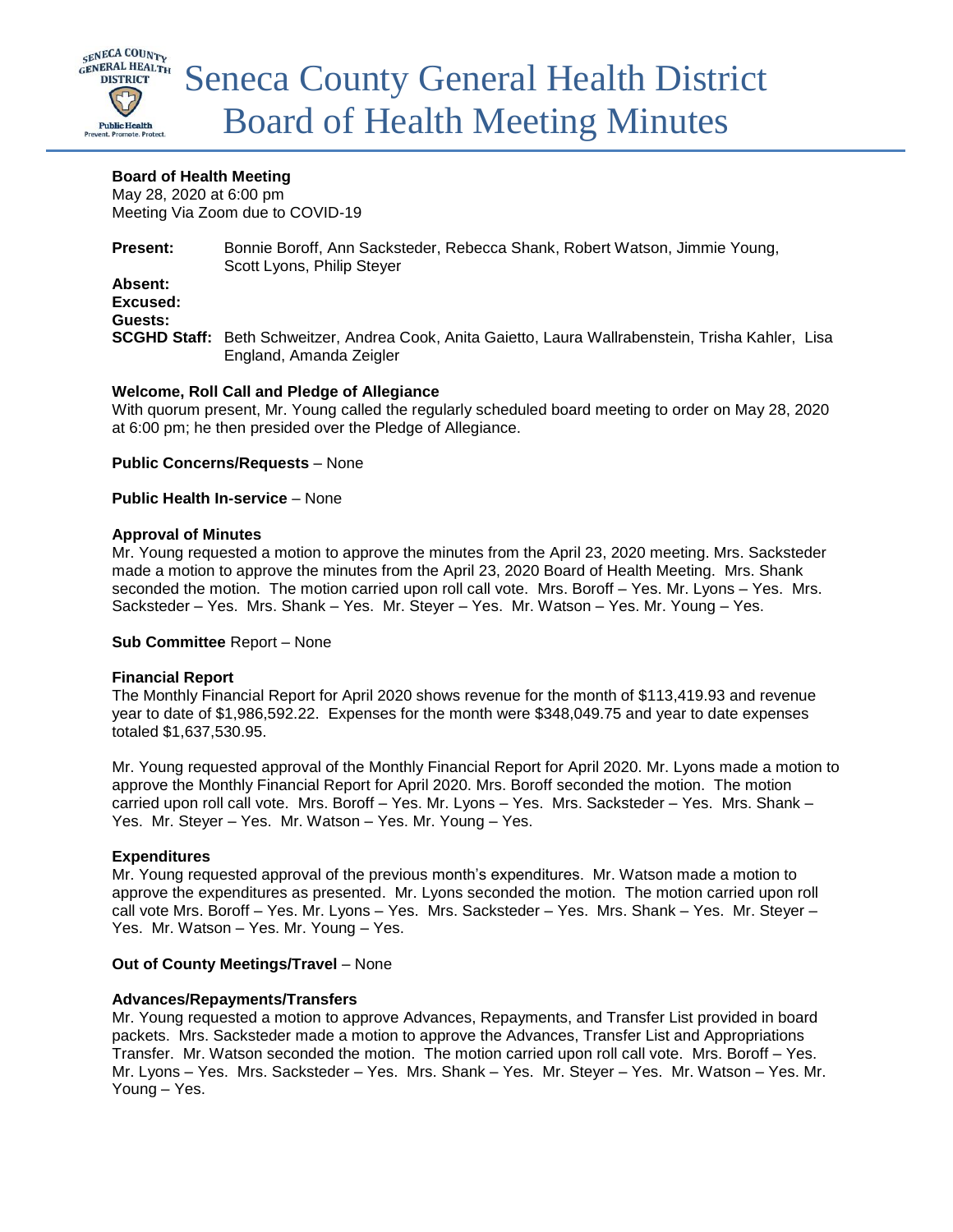## **Supplements**

Mr. Young requested a motion to approve Supplements:

- a. Fund 7092 Get Vaccinated Grant \$ 10,301.00
- b. Fund 7142 Public Health Emergency Preparedness Grant/Coronavirus Response Grant/Contact Tracing Grant \$ 55,900.00

Mrs. Shank made a motion to approve Supplements. Mrs. Sacksteder seconded the motion. The motion carried upon roll call vote. Mrs. Boroff – Yes. Mr. Lyons – Yes. Mrs. Sacksteder – Yes. Mrs. Shank – Yes. Mr. Steyer – Yes. Mr. Watson – Yes. Mr. Young – Yes.

## **Contracts**

Mr. Young requested a motion to approve contract:

a. Lind Media Company, for Pregnancy Smoking Cessation billboard advertisements, 05/25/20-06/21/20, not to exceed \$1318.00 (payer)

Mr. Steyer made a motion to approve the contract. Mrs. Sacksteder seconded the motion. The motion carried upon roll call vote Mrs. Boroff – Yes. Mr. Lyons – Yes. Mrs. Sacksteder – Yes. Mrs. Shank – Yes. Mr. Steyer – Yes. Mr. Watson – Yes. Mr. Young – Yes.

My Lyons would like to know if the cost was for one bill board. Ms. Cook stated that the contract was for 2 bill boards for a month, and that this is part of a grant.

## **Resolutions** – None

## **Division Reports**

# **WIC**

Mr. Young turned the floor over to the Director of the WIC Division, Trisha Kahler, RD LD. Mrs. Kahler reviewed her report included in board member's packet:

Service: The current provision of services via telephone will continue through May. We await direction beyond that. We have also been advised the Farmers' Market Program will occur this year, but may be delayed due to COVID 19. The State office is currently accepting new applications from any farmers or markets that would like to be vendors and is also waiting to hear from the USDA if there will be any waivers regarding the issuance of coupons to WIC participants, particularly regarding signatures of receipt.

The Ohio Department of Health is pleased to announce a 24/7 Statewide Breastfeeding Hotline. The Appalachian Breastfeeding Network (ABN) operates the toll-free 24/7 hotline with live, trained lactation professionals. Services are available free of charge to all callers, including mothers, their families and partners, expectant parents and health care providers. The hotline is available at 1-888-588-3423. Each WIC clinic will be receiving a box of business cards from ABN in the coming weeks to share this hotline information with participants.

Quality: In March, it has been one year since the WIC Shopper Application became available for participants to download to their smart devices and use during their shopping trips. The State Office has provided us with usage rates of this Application. During the month of **March** 2020, Ohio logged 23,856 shopping trips using the App. A total of 14,374 families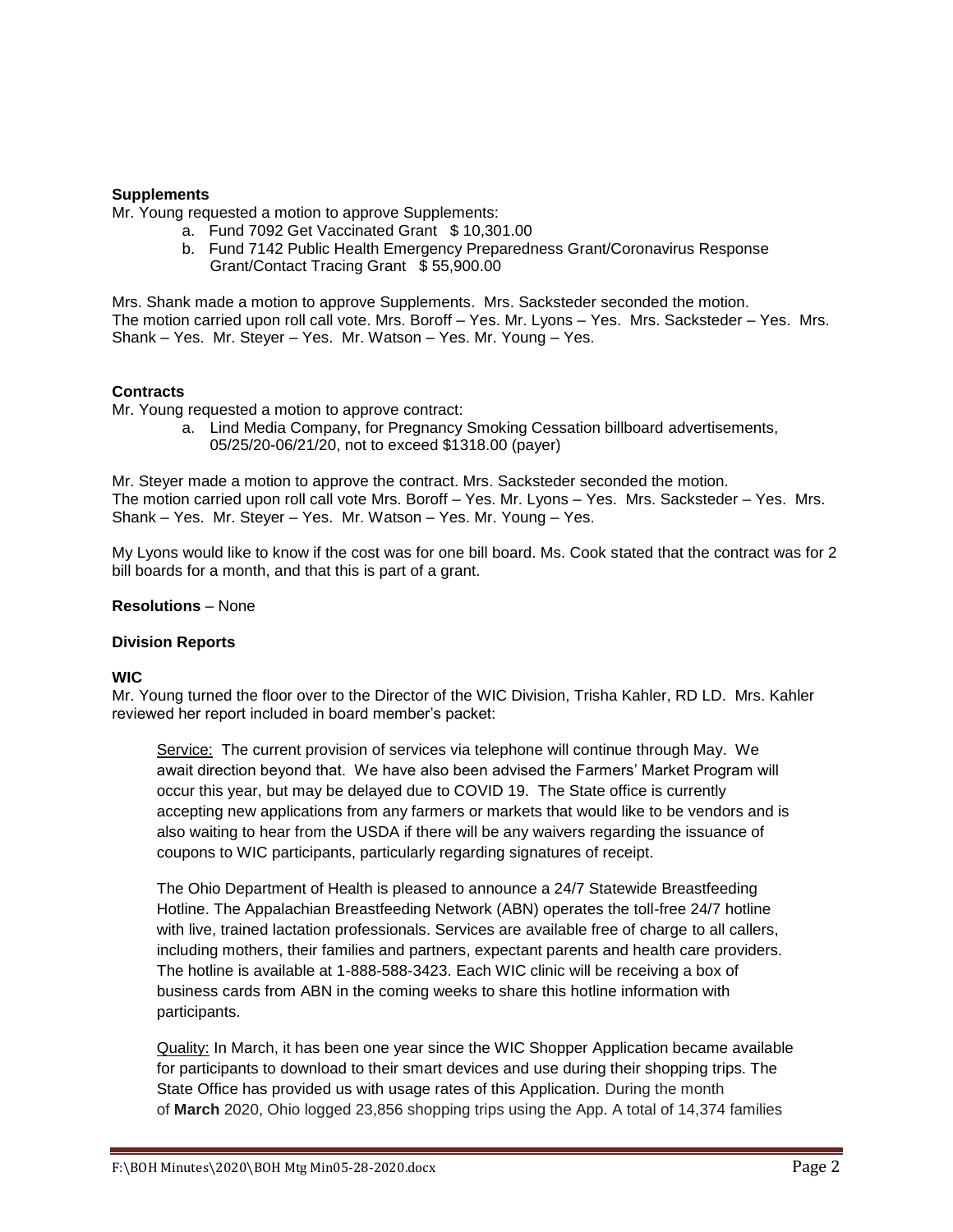used the app, and 40,561 products were scanned by the app. During the month of **April** 2020, Ohio logged 23,871 shopping trips using the App. A total of 14,051 families used the app, and 33,302 products were scanned by the app.

Fiscal: There was a reduction in total funding for FY21 of \$5,510.00. The grant application will be submitted by May 26, 2020 due date.

## **Nursing**

Mr. Young turned the floor over to the Director of Nursing, Andrea Cook, BSN RN. Ms. Cook reviewed her report included in board member's packet:

# **People:**

We will start the hiring process for an RN for 4 days a week with full time benefits.

Ms. Cook has stated that they need to hire to cover the nursing commitments.

# **Quality:**

Always striving to provide exceptional service.

## **Service:**

- As the COVID-19 pandemic continues we are adapting to resuming normal activities with the use of social distancing and wearing masks and the increase workload of this pandemic.
- We continue to do contact tracing.
- Educating the community thru numerous phone calls received.
- Provide information of COVID19 positive citizens to the First Responders, Sheriff Dispatcher, Ohio Highway Patrol, Tiffin City and Fostoria City Police.
- COVID 19 data daily to PIO and Health Commissioner.
- We are collaborating and discussing needs of the Long Term Care Centers and other Congregate Settings via weekly ZOOM meeting. Discussion on topics such as PPE, Testing, Isolation/Quarantine, etc.
- The Get Vaccinated Grant Notice of Awards was received for \$36,599. Budget period 7/1/2020- 6/30/2021.
- We will be collaborating with Crawford County Health Department in the Cribs for Kids grant and provide referrals of families who may be without a safe sleep for their infant.
- Currently working on a Contact Tracing Grant, 65,501 budget period May 1, 2020- December 31, 2020
- COVID19

We currently have 16 positive CoVID19 Seneca County residents. 8 males, 8 females, 2 expired. We provided contact tracing with 14 new people in the month of April.

Ms. Cook stated that with more testing there is more contact tracing. In the month of April there was14 new contacts and in the month of May to this point there is 31 contacts that we are following. The Ohio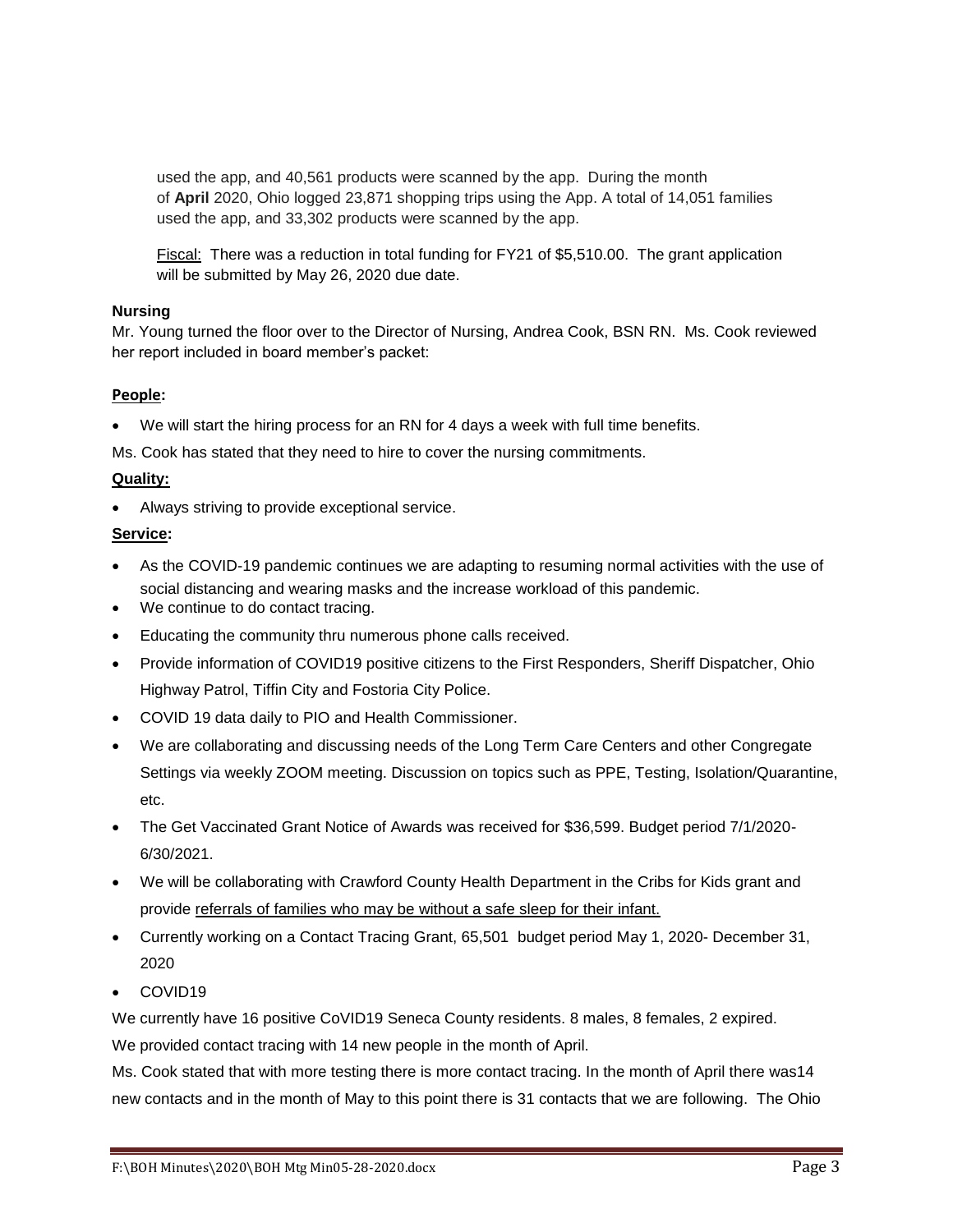Contact Tracing System will relieve some of the work if the contact agrees to be in that system. The contacts are followed for 14 days after their exposure. A nurse does not have to make the calls to the contacts but due to the possibility of medical questions they may ask, it is helpful to have a nurse available.

Mr. Watson asked if there is any area in Seneca County where it is more concentrated. Ms. Cook stated the cases are sporadic throughout the county; there is no addresses in a group.

Mr. Steyer asked if the nurse that they are hiring would go to 5 when the rest of the staff goes back to full schedule. Ms. Cook stated that this nurse would go back to 5 days a week.

Mrs. Sacksteder would like to know the status of the Covid-19 patients. Ms. Cook answered 13 recovered and 2 expired. Most of the positive people were systematic; those who were not systematic were exposed to a person who was positive.

Mr. Steyer asks what the latest on whether people develop immunity. Ms. Cook stated that a couple of people on the list have gotten the blood test to see if they were exposed. With the blood test that means they had Covid-19 at one time. That does not mean they have it now and doesn't necessarily mean they are contagious. Ms. Cook is not aware of any reports that state how long the immunity would last.

Mr. Young asked where the blood test is available. Ms. Cook responded that your doctor can order a blood test.

# **Environmental Health**

Mr. Young turned the floor over to the Director of Environmental Health, Laura Wallrabenstein, MA RS. Mrs. Wallrabenstein reviewed her report included in board member's packet:

- a. **CONDEMNATION: NONE**
- b. **RESCIND CONDEMNATION: NONE**
- c. **Vote on SCGHD Policy and Guidelines for Sewer Connections**

Mr. Steyer asked if the SCGHD Policy and Guidelines for Sewer Connections is something that the state is requiring. Mrs. Wallrabenstein stated that it is not, it is more for clarification when these issues arise, so that there is a policy in place. Mr. Steyer is concerned about requiring residents to hook into a municipal sewer system if they have a working home sewage treatment system. Mrs. Wallrabenstein said the systems that would be looked at are systems that have raised concern for a reason, as in a system failure or even a new build. They would not be seeking these systems out to make them connect. The OAC says that a homeowner is not supposed to build an onsite sewage treatment system when the sanitary sewer is available. With this policy it will also take in to account the cost of connecting to sewer against installing a new system.

The board decided to not to vote on the SCGHD Policy and Guidelines for Sewer Connections at this meeting.

d. Policy Change regarding homeowner inspection of HSTS – On Dec. 18, 2014 the board voted to *"waive the registration fee for a service provider doing service on only his/her septic at their personal residence. It will be required that the homeowner pass the test and provide relevant CEUs showing training specific to their system."* The change will be requiring a minimum of 2 CEUs annually and requiring these homeowners to pay the annual registration fee (currently \$75) – We will provide the 2 CEUs for leach fields on an annual basis (for free).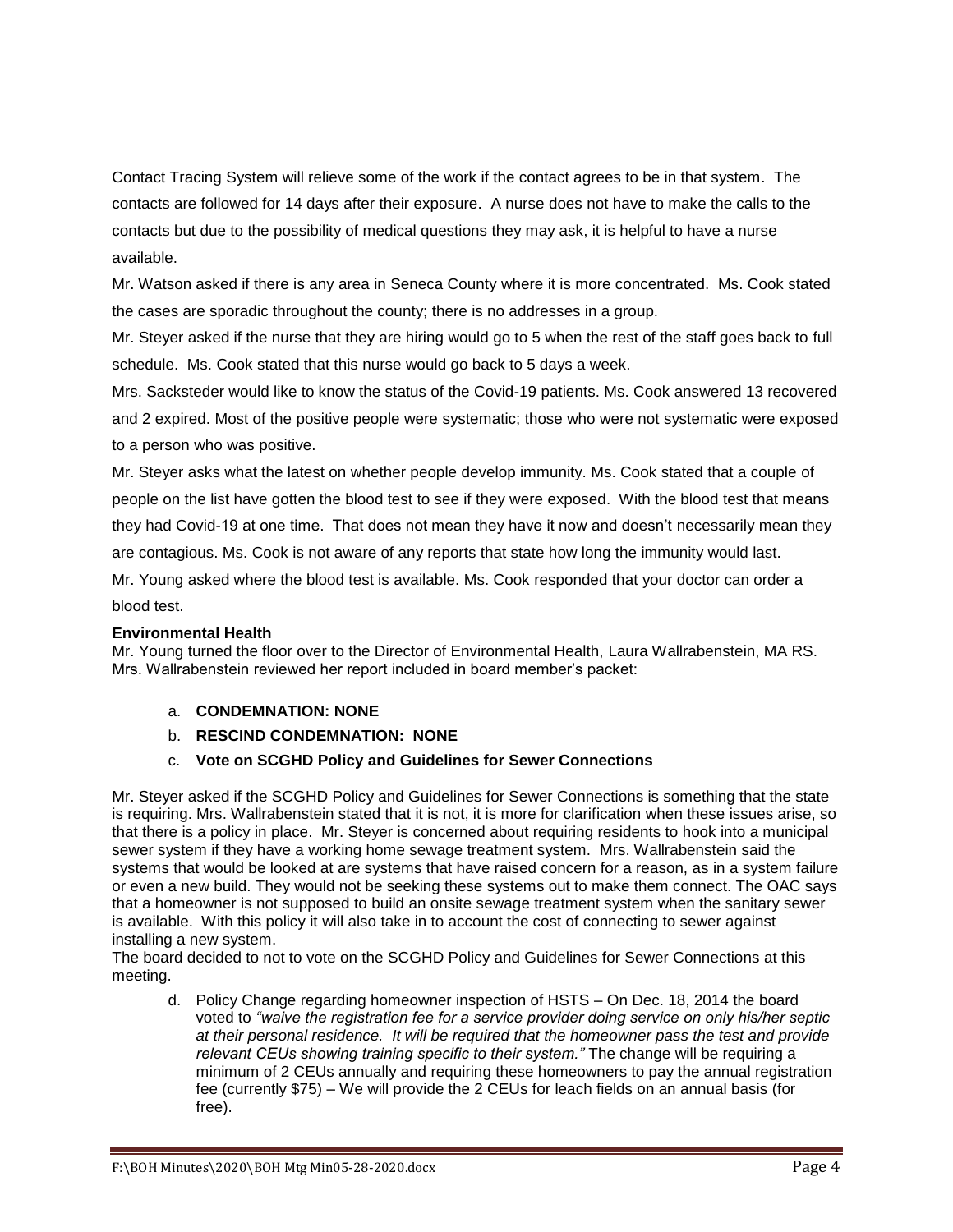Mr. Young asked for the approval of Policy Change Regarding Homeowner Inspection of HSTS. Mrs. Sacksteder made a motion to approve the Policy Change Regarding Homeowner Inspection of HSTS. Mr. Steyer seconded the motion. The motion carried upon roll call vote Mrs. Boroff – Yes. Mr. Lyons – Yes. Mrs. Sacksteder – Yes. Mrs. Shank – Yes. Mr. Steyer – Yes. Mr. Watson – Yes. Mr. Young – Yes.

- e. **HSTS VARIANCE – Chris Mager 5275 N TR 137 Tiffin, OH –** installing a "pump tank" or septic tank to be used as a holding tank for a shop – Has O&M and a requirement to pump the tank out annually. Also has a high water alarm installed.
- f. **HSTS VARIANCE - Justin B. Nystrom 7804 SR 101 Clyde, OH 43410** This variance is to allow Mr. Nystrom to install his own septic system at his residence. We will waive the requirement for general liability insurance and bonding (since it is his own property), but we will require he register as an installer and pass the test (\$75).
- g. **WELL VARIANCE – Josh Conley 1300 W CR 6 Lot 20 (Locust Grove) Tiffin, OH**  new well to be drilled in a floodway – will have extended height on casing.

Mr. Young asked for approval of the HSTS Variance for Chris Mager 5275 N TR 137 Tiffin, OH and Justin B. Nystrom 7804 SR 101 Clyde, OH 43410 and the Well Variance for Josh Conley 1300 W CR 6 Lot 20 (Locust Grove) Tiffin, OH. Mr. Lyons made a motion to approve the HSTS Variance for Chris Mager 5275 N TR 137 Tiffin, OH and Justin B. Nystrom 7804 SR 101 Clyde, OH 43410 and the Well Variance for Josh Conley 1300 W CR 6 Lot 20 (Locust Grove) Tiffin, OH. Mrs. Shank seconded the motion. The motion carried upon roll call vote Mrs. Boroff – Yes. Mr. Lyons – Yes. Mrs. Sacksteder – Yes. Mrs. Shank – Yes. Mr. Steyer – Yes. Mr. Watson – Yes. Mr. Young – Yes.

Mrs. Wallrabenstein read in the Newspaper that the solid waste annual audit was approved and the Health Department was put on the EPA approval list to conduct the inspections of Sunny Farms Landfill.

## **General Update**:

**People:** Mass confusion over various re-opening orders (foods, camps, pools, etc.) has kept EH very busy!

**Growth:** Probably will see "down-sizing" instead of growth in most programs due to COVID-19 and current recession/depression.

**Financial:** Railcars seem to be returning to SF.

**Service:** ODH has informed us that there will be no mosquito testing this year (for various arboviruses) due to the COVID pandemic.

## **Landfill update (see back of this report)**

We had an odor complaint and now a "fish kill" incident that some are attributing to the landfill, but actually both were caused by a large pile of rotting corn! ODNR confirmed that the fish kill was a result of runoff from the corn pile and from the corn later being plowed into an adjacent field.

We are planning annual well sampling around the landfill in June.

#### **Health Commissioner**

Mr. Young turned the floor over to the Health Commissioner, Beth Schweitzer, MPH.

## **Service:**

Public Affairs Zoom Meeting AOHC Board Zoom Meeting Four All AOHC Members Zoom Calls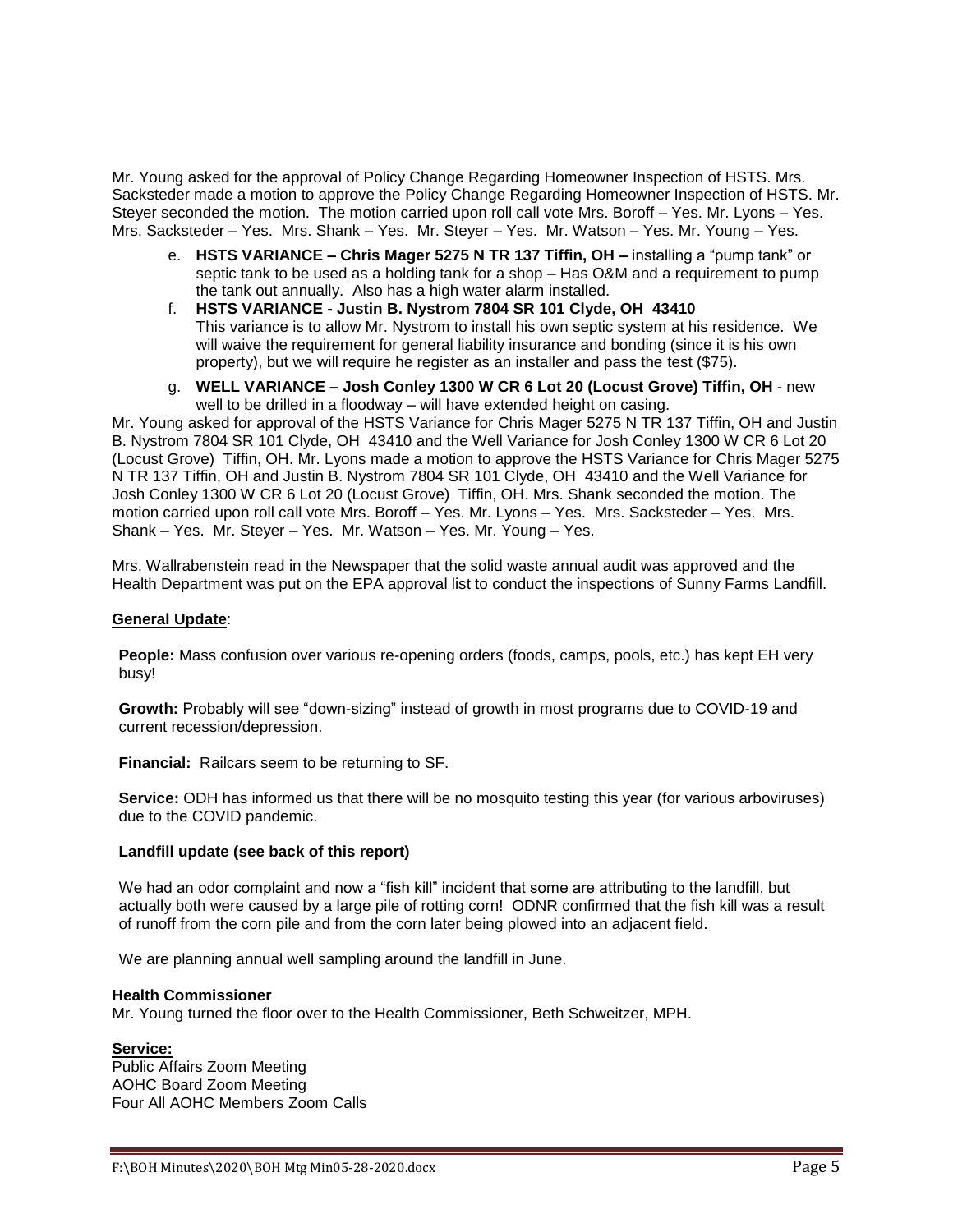Four NW District Health Commissioners Zoom Calls Four Emergency Partners Zoom Meetings 11 ODH zoom calls Four Wednesday Podcasts WBVI radio 3 times a week One Reopen Seneca County Zoom Meeting – Directors order allowing appointments only for retail stores until opening on May 12. Three Restaurants reopening Zoom Call Four Seneca County Businesses Zoom Calls Three Elected Officials and Department Head calls

Addressing numerous phone calls and posting updates on Facebook and Website Addressing Violations of lack of face masks. Tiffin police will not support me in issuing violation Answering questions for employers on the protocol for their employees.

Last week Mrs. Schweitzer, Ms. Cook and the infectious disease nurses did a call with congregate care facilities, long-term care facilities, the jail, Crossweah, and Youth Center. They discussed how they would respond if they have a positive and are they prepared.

Mrs. Schweitzer had a meeting to distribute funds from the Fostoria Community Trust Fund.

Mrs. Schweitzer has received plans from schools and local businesses for restarting

## **People:**

Job Sharing Application submitted

## **Growth:**

Very difficult under the circumstances.

## **Quality:**

Daily Incident Command team meetings 2 days per week. All employees working on COVID -19 complete Unit logs with activities.

## **Financial:**

Reviewing Financial situation with admin team on regular basis Grant for COVID-19 Reimbursement submitted and first monthly report submitted

## **Employee Related Actions**

# **Unfinished Business** - None

## **New Business**

Price changes effective 05/18/2020:

Private Pay MMR from \$74 to \$77 Rota from \$79 to \$80 Varicella from \$118 to \$132 HPV from \$213 to \$224

Insurance MMR from \$117.51 to \$123.12 Rota from \$125.50 to \$127.96 Varicella from \$189.92 to \$212.54 HPV from \$343.73 to \$360.80